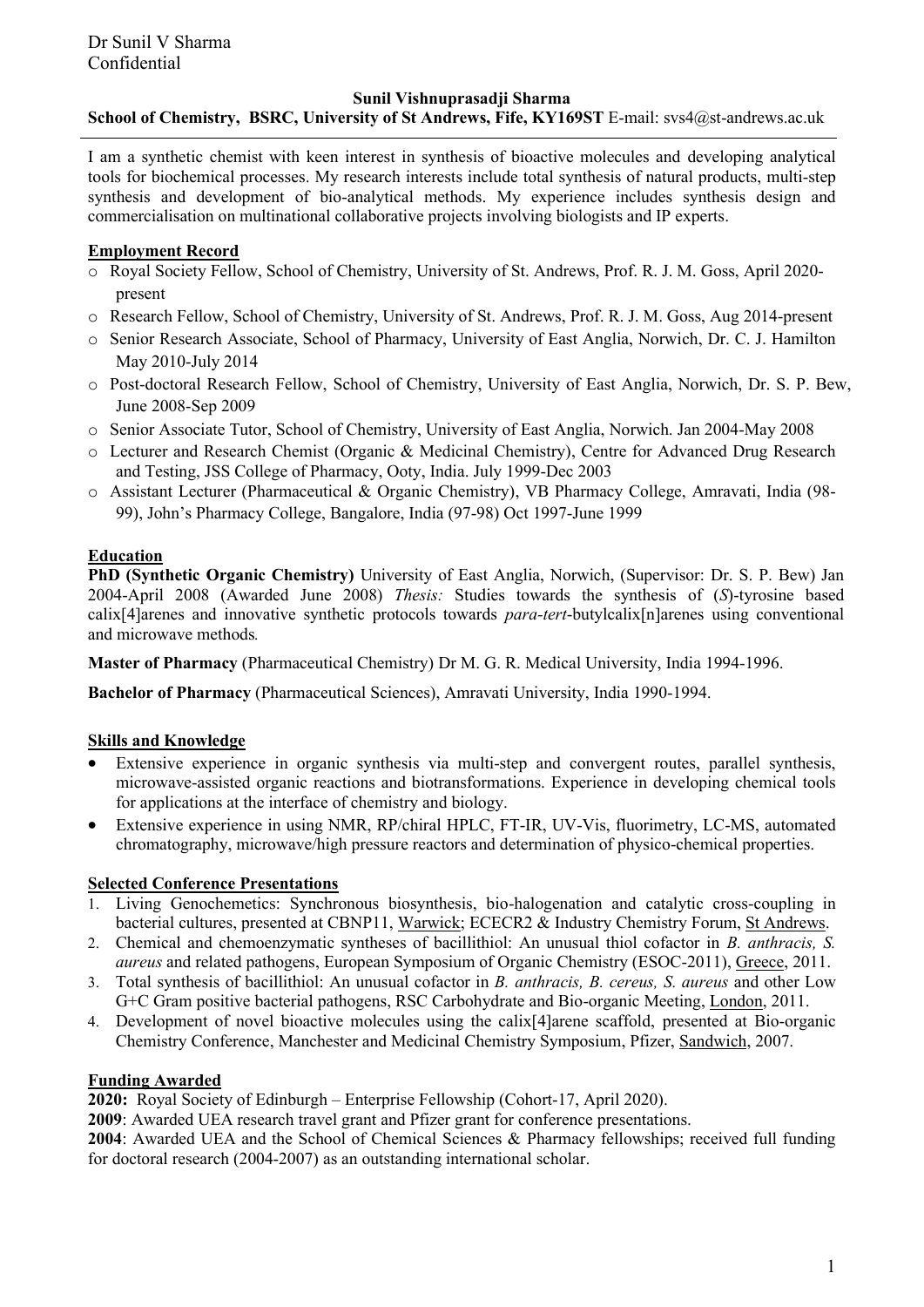Dr Sunil V Sharma Confidential

**2003**: Received four financial grants (total INR 140K) for the Post-Graduate research projects from Council for Scientific and Industrial Research (CSIR), India and Tamilnadu Pharmaceutical Sciences Welfare Trust (TNPSWT), India during 2000-2003.

# **Awards and honours**

**2017**: **SCI Best Poster Prize** at 2nd EaST-Chem Early Career Researcher Conference, St. Andrews.

**2002-04**: Prof. S. B. Sonawane Memorial **Award for the Best Paper** in Pharmaceutical Chemistry section of the Indian Journal of Pharmaceutical Education & Research (*consecutive three years*).

1999: Awarded 'Best Oral Presentation' for "Preliminary Phytochemical, Anthelmintic and Antimicrobial Studies on seeds of *Melia dubia*" at 51<sup>st</sup> Indian Pharmaceutical Congress' Annual Conference, Indore, India. **1996**: Awarded three medals, namely The Indian Pharmaceutical Association Award, Shri N.M. Sood Gold Medal and Shri J.S.S. Mahaswami Award given by J.S.S. Mahavidyapitha, Mysore for the 'Best Outgoing **Student'** in M. Pharm.

**Selected Publications** (Total research papers in peer-reviewed journals: 38)

- 1. A marine viral halogenase that iodinates diverse substrates, D.S. Gkotsi, H. Ludewig, *S. V. Sharma*, J.A. Connolly, J. Dhaliwal, Y. Wang, W.P. Unsworth, R.J.K. Taylor, M.M.W. McLachlan, S. Shanahan, J.H. Naismith & R. J. M. Goss, *Nature Chem.*, 2019, 11, 1091-1097.
- 2. Buchwald-Hartwig diversification of unprotected halotryptophans, halotryptophan containing tripeptides and the natural product barettin in aqueous conditions, Y.J.G. Renault, R. Lynch, E. Marelli, *S. V. Sharma*, C. Pubill-Ulldemolins, J.A. Sharp, C. Cartmell, P. Cardenas & R.J.M. Goss\*, *Chem. Commun.***, 2019**, 55, 13653-13656.
- 3. Heck diversification of indole-based substrates under aqueous conditions: from indoles to unprotected halo-tryptophans and halo-tryptophans in natural product derivatives, C. Pubill-Ulldemolins, *S. V. Sharma*, C. Cartmell, J. Zhao, P. Cardenas & R.J.M. Goss\*, *Chem. Eur. J.,* **2019**, 25(46), 10866±10875.
- 4. Physiological studies of chlorobiaceae suggest that bacillithiol derivatives are the most widespread thiols in bacteria, J. Hiras, **S. V. Sharma**, V. Raman, R.A.J. Tinson, M. Arbach, D.F. Rodrigues, J. Norambuena, C.J. Hamilton & T.E. Hanson\*, *mBio***.**, **2018**, 9(6), e01603-18.
- 5. GenoChemetics: Synthesis through Hyphenating Synthetic Biology and Synthetic Chemistry *in vivo*; **S. V. Sharma**, X. Tong, C. Pubill-Ulldemolins, C. Cartmell, E.J.A. Bogosyan, E.J. Rackham, E. Marelli, R.B. Hamed & R.J.M. Goss\*, *Nature Commun.,* **2017**, 8(10), 229.
- 6. Sonogashira Diversification of Unprotected Halotryptophans, Halotryptophan containing Tripeptides; and Generation of a New to Nature Bromo-natural Product and its Diversification in Water; [M.J.](http://pubs.rsc.org/en/results?searchtext=Author:Michael%20J%20Corr)  [Corr,](http://pubs.rsc.org/en/results?searchtext=Author:Michael%20J%20Corr) **S. [V. Sharma](http://pubs.rsc.org/en/results?searchtext=Author:Sunil%20V%20Sharma)**, C. [Pubill-Ulldemolins,](http://pubs.rsc.org/en/results?searchtext=Author:Cristina%20Pubill-Ulldemolins) [R.T. Bown,](http://pubs.rsc.org/en/results?searchtext=Author:Rhea%20T%20Bown) P. [Poirot,](http://pubs.rsc.org/en/results?searchtext=Author:PIerre%20Poirot) [D.R.M. Smith,](http://pubs.rsc.org/en/results?searchtext=Author:Duncan%20Robert%20Miller%20Smith) C. [Cartmell,](http://pubs.rsc.org/en/results?searchtext=Author:Christopher%20Cartmell) [A.](http://pubs.rsc.org/en/results?searchtext=Author:Antoine%20Abou-Fayad) [Abou-Fayad](http://pubs.rsc.org/en/results?searchtext=Author:Antoine%20Abou-Fayad) and [R.J.M. Goss\\*](http://pubs.rsc.org/en/results?searchtext=Author:Rebecca%20Jane%20Miriam%20Goss), *Chem. Sci.*, **2017**, 8, 2039
- 7. Pac13 is a small, monomeric dehydratase that mediates the formation of the 3'-deoxy nucleoside of pacidamycins; Michailidou, F., Chung, C., Brown, M.J.B., Bent, A. F., Naismith, J.H., Leavens, W.J., Lynn, S.M., **Sharma, S. V**. & Goss, R.J.M., *Angew. Chemie Int. Edn*., **2017**, 56, 12492.
- 8. Mild, aqueous  $\alpha$ -arylation of ketones: towards new diversification tools for halogenated metabolites and drug molecules, Marelli, E., Renault, Y., **Sharma, S. V**., Nolan, S.P. & Goss, R.J.M., *Chem. Eur. J*., **2017**, 23(16), 3832-3836
- 9. Thiol redox and pKa properties of mycothiol, the predomiant low molecular weight thiol cofactor in the Actinomycetes, **Sharma, S. V**., Van Laer, K., Messens, J., Hamilton, C. J., *ChemBioChem* **2016,** 17 (18) 1689±1692.
- 10. Rapid enzyme regeneration results in the striking catalytic longevity of an engineered, single species, biocatalytic biofilm, Tong, X., Barberi, T. T., Botting, C. H., **Sharma, S. V**., Simmons, M. J. H., Overton, T. W. & Goss, R. J. M., *Microbial Cell Factories*. **2016**, 15, 180.
- 11. A one-pot synthesis of symmetrical and unsymmetrical dipeptide ureas, Fayad, A. A., C. Pubill-Ulldemolins, **S. V. Sharma**, D. Day, and R. J. M. Goss\*, *Eur. J. Org. Chem.* **2015**, 25: 5603-5609
- 12. Biophysical features of bacillithiol, the glutathione surrogate of bacillus subtilis and other firmicutes; **S. V. Sharma**, M. Arbach, A.A. Roberts, C.J. Macdonald, M. Groom, C.J. Hamilton\*, *ChemBioChem* **2013**, 14(16):2160-2168.
- 13. Mechanistic studies of FosB: a divalent metal-dependent bacillithiol-*S*-transferase that mediates fosfomycin resistance in *Staphylococcus aureus*; A.A. Roberts, **S. V. Sharma**, A.W. Strankman, S.R. Duran, M. Rawat, C.J. Hamilton\*, *Biochem. J.*, **2013**, 451(1):69-79.